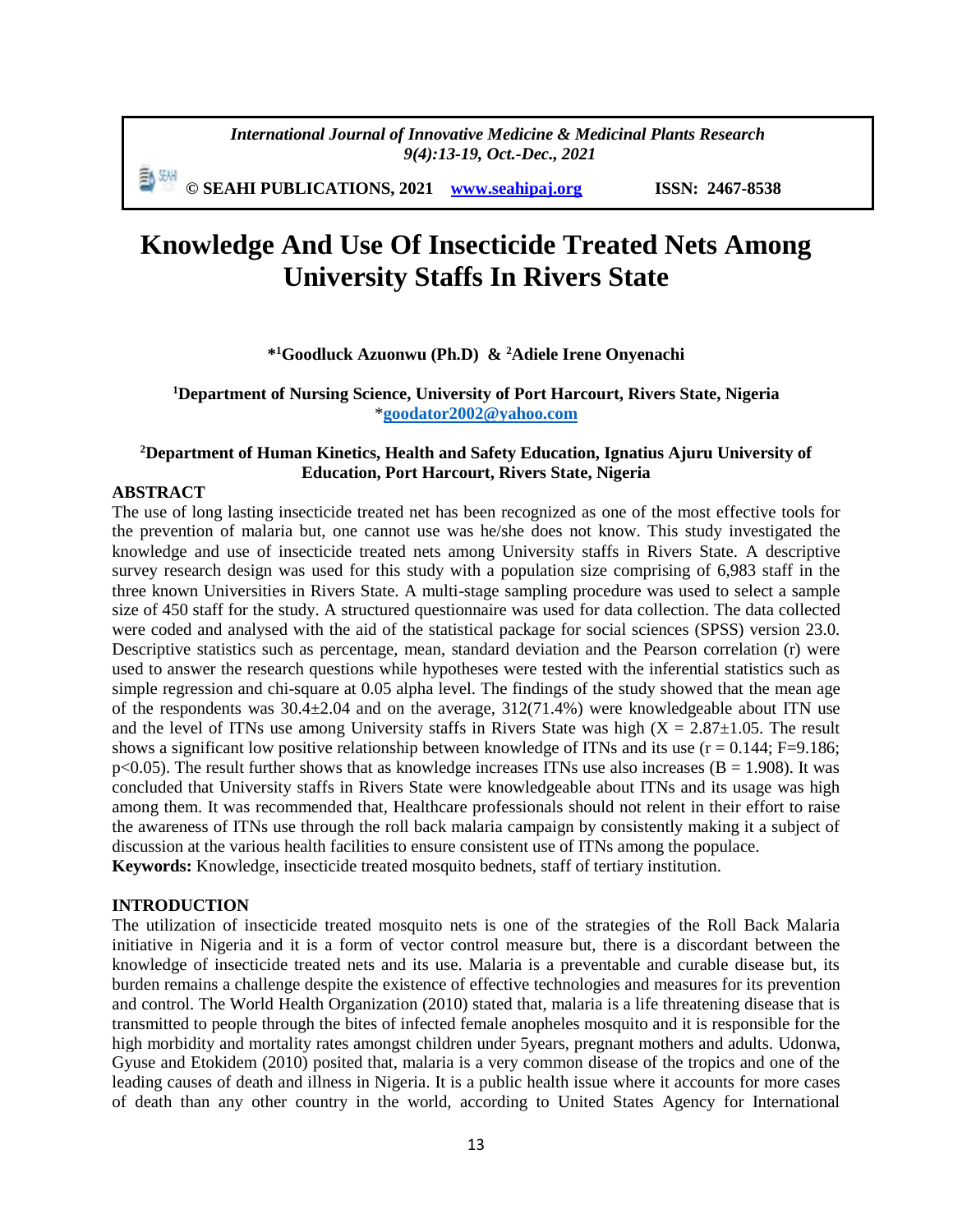Development (USAID, 2009). Furthermore, in endemic areas the disease is responsible for 60% of all out patient's visits to clinics and 30% of hospitalization among children and adults in Nigeria. Malaria remains a major problem in Nigeria which can be controlled largely by the use of insecticide treated nets. Insecticide treated nets like the name implies are nets that are treated with chemicals which repel or kills insects. Insecticide Treated Nets (ITNs) have been employed as main vector control tool for personal protection of vulnerable groups. According to Olisa (2012), insecticide treated nets are mosquito nets that are treated as recommended that maintain effective level of insecticide for at least 3 years even after repeated washing. Household Survey Indicators for Malaria Control (2013) stated that, an ITN was defined as a factory-treated net that did not require any further treatment or a net that had been soaked with insecticide within the past 12 months.

In the bid to reduce the scourge the effects of malaria, some number of program initiatives were put in place. The chief among them is Roll Back malaria (RBM) initiative introduced in 1998. This has a relief on malaria burden by 75% by the year 2015 there are other measures to accomplish this namely-prompt and adequate treatment of mosquito window nets, use of ITNs and environmental management which includes cleaning of drains and in door residual spraying of all these measure, ITNs has been related very efficacious and cost effective method of controlling malaria. There are four types of malaria parasite which infect man: plasmodium Vivax, plasmodium falciparum, plasmodium ovale, plasmodium malariae. Since malaria represents a world medical emergency, certain measures are put in place both for curative and preventive. In the curative, there are attempts in Nigeria to control malaria using anti-malaria drugs which are currently threatened by the emergence and spread of drug resistance malaria parasites, insecticide resistant vector mosquito and increasing incidence of malaria, has heightened the need for a more effective method of control of spread which is the use of insecticide treated mosquito net.

Knowledge is the fact or condition of knowing something with familiarity gained through experience or association. Knowledge can also be said to be awareness or understanding of someone or something such as facts, information, descriptions or skills which is acquired through experience or education by perceiving discovery or learnt. There has been mass campaign on the awareness knowledge and use of the ITNs (Mazigo, Obasy, Mauka, Manyiri, Zinga & Kweka, 2010). Knowledge of ITN entails awareness about it and its use. It is a fact that one cannot use what he does not know. Recently, WHO (2019) issued a new global outline on the use of ITNs extending it all the members of the community. In Rivers State, a study among 246 health workers showed that 93.3% were aware of ITNs but only 20.9% had good knowledge of ITNs and 22.5% were using it at home. Hence, the knowledge of ITN is a prerequisite for its use. Provision of insecticide treated bed net (ITNs) is universally accepted as an efficacious and essential public health services in most parts of sub-Sahara African. The most effective is the long lasting insecticide Nets (LLINS), they have been associated with sharp decrease in malaria programmes.

In the facility in Ignatius Ajuru University of Education recorded 2,241 cases in 2018, there are fatal consequences and disabilities resulting in poorly or untreated malaria infection (IAUE Health Department Record Centre, 2018). During an interaction the researcher had with 24 year old staff on admission with plasmodiasis, she admitted that she had no knowledge of ITNs, a lady in outpatient clinic declared that she had little knowledge of it but doubt if it is effective. Hence the emergence of treated bed nets with insecticide distributed to endemic regions in Africa of which Nigeria is one. Having known the efficacy of ITNs as a core intervention to prevent malaria, so many researches have been coined out in countries to assess the level of knowledge and use of ITNs. However, there are variations hence, this study investigated the knowledge and use of ITNs among University staffs in Rivers State.

### **Research Questions**

The following research questions were raised to guide this study based on the specific purpose:

1. What is the knowledge of use of ITNs among University staffs in River State?

2. What is the extent of ITNs utilization among University staffs in Rivers State?

## **Hypothesis**

The hypothesis postulated was tested at 0.05 alpha level:

1. There is no significant relationship between knowledge of ITNs and its utilization among University staffs in Rivers State.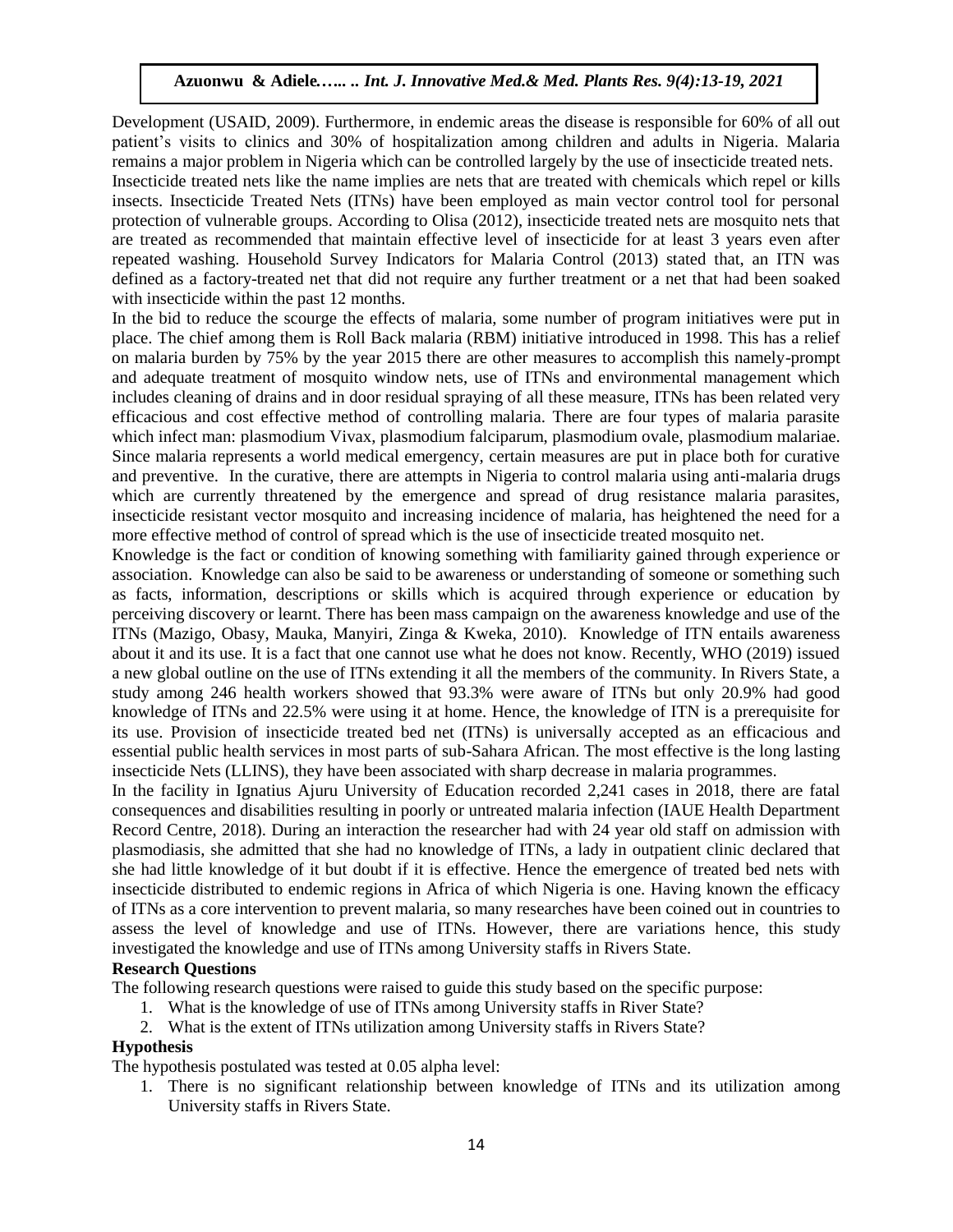# **METHODOLOGY**

**Research Design:** A descriptive survey research design was used for this study.

**Population for the Study:** The population for this study comprised of six thousand, nine hundred and eighty-three  $(6,983)$  staff in the three Universities in Rivers State (University of Port Harcourt = 4,289, Ignatius Ajuru University of Education =  $969$  and Rivers State University = 1.715).

**Sample and Sampling Technique:** The sample size for the study was 450 which was determined using the Taro Yamane formula,  $n = N/1+N(e)^2$ . A multi-stage sampling procedure was used in selecting the 450 study subjects. This involves cluster sampling, simple random and systematic sampling methods. A simple random sampling technique was used to select three (3) tertiary institutions (University of Port Harcourt, Rivers State University and Ignatius Ajuru University of Education) and each institution then formed a cluster. Subjects were selected from each cluster thoroughly. The systematic random sampling was used to select the respondents in each unit.

**Instrument for Data Collection:** A researcher designed questionnaire tagged "Knowledge and Use of Insecticide Impregnated Mosquito Bed Nets among Staff of Tertiary Institutions Questionnaire (KUITNSTIQ)" was used to gather data for the study. The questionnaire was divided into section A and B. Second A was focused on knowledge use, while section B consists of information on the use of ITNs.

**Validity of the Instrument:** To validate the instrument, two experts in department of Human Kinetic Health and Safety including the supervisor reviewed the instrument and make their input, corrections were made and after which the instrument was considered valid and suitable for the study.

**Reliability of the Instrument:** The split half method was used to ascertain the reliability of the instrument to ensure it measures what is designed to measure with consistency and accuracy. The instrument was administered to staff in a homogenous tertiary institution and was subjected to the Cronbach alpha statistics for testing the internal consistency of an instrument, a reliability coefficient of 0.71 was obtained. This certified that the instrument was reliable for use.

**Method of Data Collection:** The researcher collected a letter of introduction from the Head of the Department of Human Kinetics for recognition, easy access and to get permission from the Head of the Department of the sampled tertiary institutions to carry out the study. After which copies of the questionnaire were administered directly to the respondents by the researcher. Instructions guiding the filling of the questionnaire were provided to the respondents, and after which completed questionnaire were collected on the spot.

**Method of Data Analysis:** The data collected were coded and analysed with the aid of the Statistical Package for Social Sciences (SPSS) version 23.0. Descriptive statistics such as percentage, mean, standard deviation and linear regression.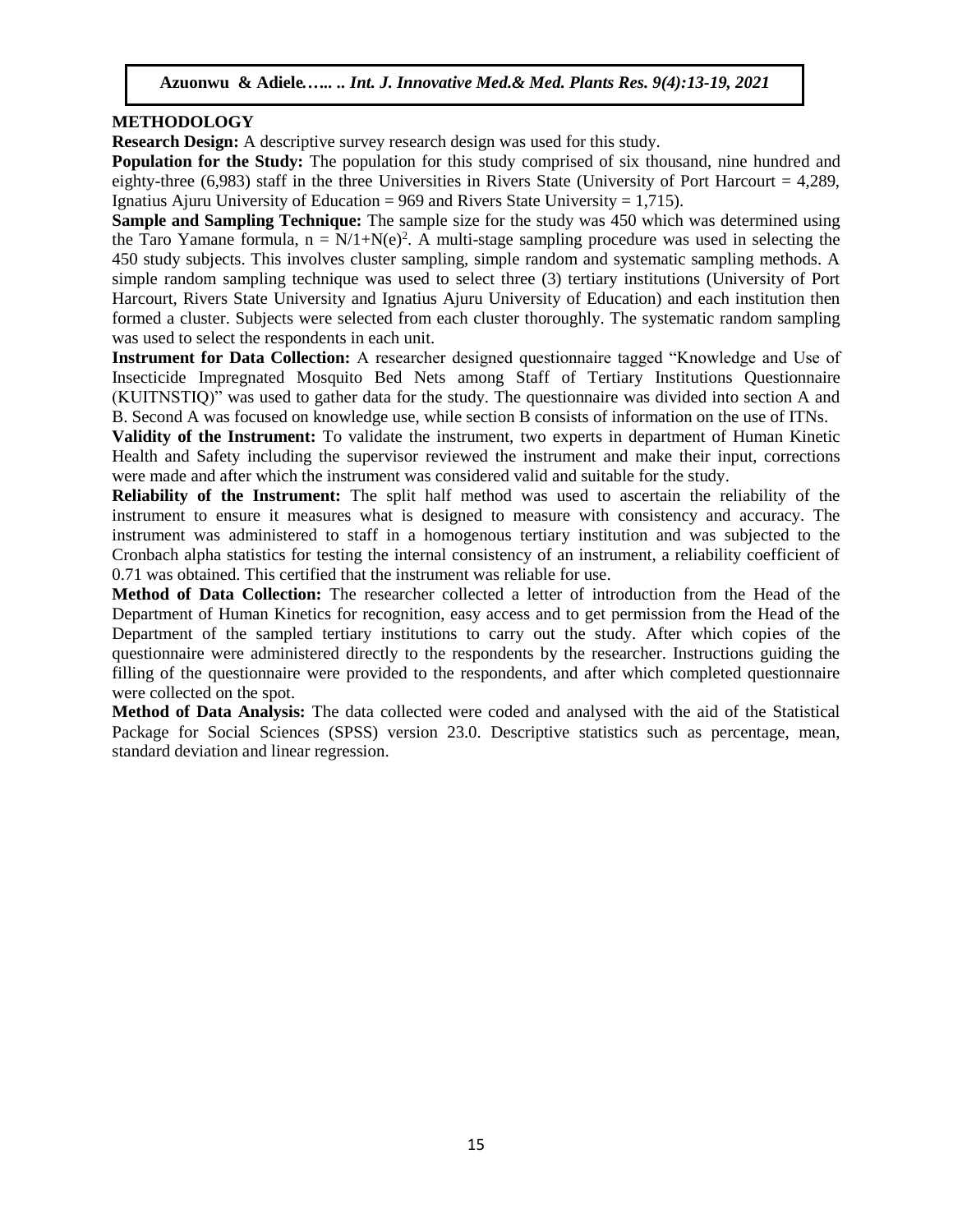#### **RESULTS**

The results of the study were presented below in Table 1-3:

**Table 1: Knowledge of use of ITNs among staff tertiary institutions of River State** 

| <b>SN</b>      | <b>EXAMPLE 21 AMOUNT COMPUTER AND CALLED MALLOTING DEMALLY AND CONTROLLED OF ALL US</b><br><b>Items</b> | <b>Responses</b> |                  |  |
|----------------|---------------------------------------------------------------------------------------------------------|------------------|------------------|--|
|                |                                                                                                         | <b>Correct</b>   | <b>Incorrect</b> |  |
|                |                                                                                                         | $F(\%)$          | $F(\%)$          |  |
| $\overline{1}$ | Insecticide Treated Nets (ITNs) use prevent mosquito bites                                              | 419(95.9)        | 18(4.1)          |  |
| 2              | ITNs is a bed net treated with insecticide for the purpose of killing                                   | 305(69.8)        | 132(30.2)        |  |
|                | and repelling mosquitoes                                                                                |                  |                  |  |
| 3              | ITNs when in use protect against mosquito bite                                                          | 422(96.6)        | 15(3.4)          |  |
| 4              | Long lasting insecticide treated net protect against other insect                                       | 360(82.4)        | 77(17.6)         |  |
|                | bite                                                                                                    |                  |                  |  |
| 5              | ITNs prevent malaria when used consistently                                                             | 378(86.5)        | 59(13.5)         |  |
| 6              | Any bed net that is not treated with an insecticide is not an ITN                                       | 74(16.9)         | 363(83.1)        |  |
| 7              | ITNs can be washed if dirty and be re-used                                                              | 377(86.3)        | 60(13.7)         |  |
| 8              | Someone can get malaria while sleeping under ITNs                                                       | 179(41.0)        | 258(59.0)        |  |
| 9              | ITNs can protect someone from dust/dirt                                                                 | 193(44.2)        | 244(55.8)        |  |
| 10             | Mosquitoes can find their way into the net if not well placed on                                        | 411(94.1)        | 26(5.9)          |  |
|                | the bed                                                                                                 |                  |                  |  |
|                | Average                                                                                                 | 312(71.4)        | 125(28.6)        |  |

Table 1 shows the knowledge of ITNs among staff in tertiary institutions in Rivers State. The result shows that on the average, 312(71.4%) were knowledgeable about ITN use while 125(28.6%) were not. Specifically, 419(95.9%) knew that Insecticide Treated Nets (ITNs) use prevent mosquito bites, 305(69.8%) knew that ITNs is a bed net treated with insecticide for the purpose of killing and repelling mosquitoes, 422(96.6%) knew that ITNs when in use protect against mosquito bite, 378(86.5%) knew that Long lasting insecticide treated net protect against other insect bite, also, 312(71.4%) knew that mosquitoes can find their way into the net if not well placed on the bed.

#### **Table 2: Utilization of ITN among University staffs in Rivers State**

| SN             | <b>Items</b>                                           |      | SD    |
|----------------|--------------------------------------------------------|------|-------|
|                | I use the net on my bed                                | 3.10 | 1.030 |
|                | I sleep under the mosquito net                         | 2.97 | 1.034 |
|                | I use the net to prevent malaria                       | 2.97 | 1.099 |
| $\overline{4}$ | I used the net during the midnight to keep myself warm | 2.03 | 1.065 |
|                | I use the net as a partition in my room                | 3.31 | 1.038 |
|                | <b>Grand mean</b>                                      | 2.87 | 1.05  |

Criterion mean  $= 2.50$ 

Table 4.3 shows the utilization of ITN among University staffs in Rivers State. The result shows that the grand mean  $2.87\pm1.05$  is greater than the criterion mean = 2.50 indicating a high level of ITNs use. Thus, the level of ITNs use among University staffs in Rivers State was high.

## **Table 3: Regression analysis showing the relationship between knowledge of ITNs and its use among University staffs in Rivers State**

| <b>Mode</b><br>ue. |    | Canora<br>. .           |             | -     | -     | ecision                                            |
|--------------------|----|-------------------------|-------------|-------|-------|----------------------------------------------------|
|                    | 47 | $\Omega$<br>J.UZ I<br>. | 1Qf<br>,100 | 0.003 | 1.908 | $\cdot$ $\sim$<br>$\sim\cdot$<br>$\cdots$<br>.10TM |

Table 3 shows the regression analysis of the relationship between knowledge of ITNs and its use among University staffs in Rivers State. The result shows a significant low positive relationship between knowledge of ITNs and its use  $(r = 0.144; F = 9.186; p < 0.05)$ . The result further shows that as knowledge increases ITNs use also increases ( $B = 1.908$ ). Therefore, the null hypothesis which states that there is no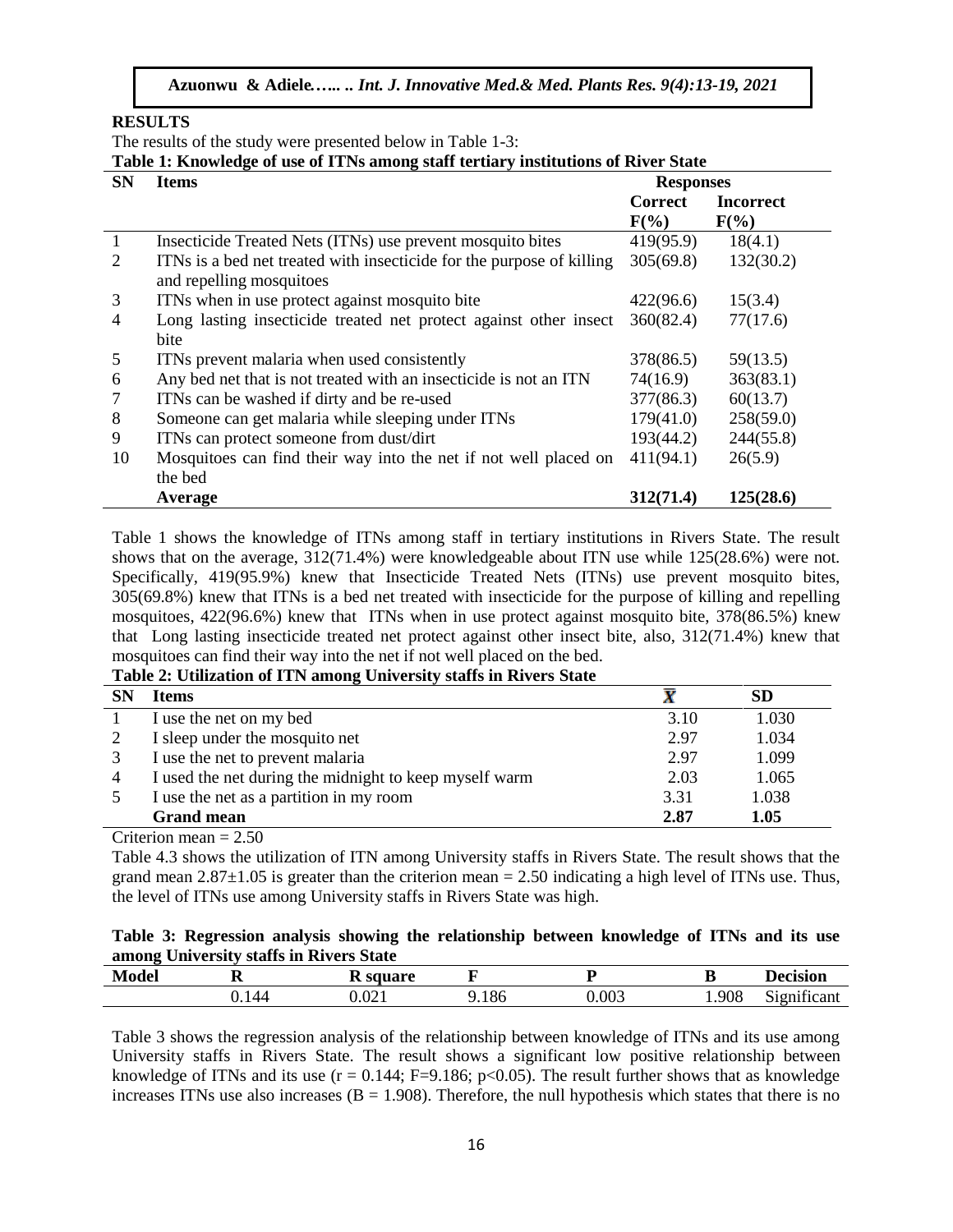significant relationship between the knowledge of ITNs and its use among University staffs in Rivers State was rejected.

## **DISCUSSION OF FINDINGS**

The result shows that on the average, 312(71.4%) were knowledgeable about ITN use while 125(28.6%) were not. This finding is expected thus, not surprising because, due to the high prevalence of malaria in the country, several health organizations were committed to the campaign about ITNs and also, the Roll Back Malaria initiative in Nigeria must have helped to fill the gap in knowledge of ITNs use as found in this study. Also, recently the World Health Organization (2019) issued a new global outline on the use of ITNs extending it all the member countries, this also would have helped to heighten the level of knowledge on ITNs use among the populace. Moreover, the study was carried out among staff in tertiary institutions which is believed to be a citadel of learning and expected to disseminate information and create awareness about several subjects including ITNs use, this also would have been implicated for the good knowledge found in this study.

Specifically, 419(95.9%) knew that, Insecticide Treated Nets (ITNs) use prevent mosquito bites, 305(69.8%) knew that ITNs is a bed net treated with insecticide for the purpose of killing and repelling mosquitoes. This finding is similar to that of Olisa (2012) where it was stated that insecticide treated nets are mosquito nets that are treated as recommended that maintain effective level of insecticide for at least 3 years even after repeated washing. The finding of this study is also in with the Household Survey Indicators for Malaria Control (2013) which report viewed ITNs as a net treated with insecticide that did not require any further treatment.

The result shows that the grand mean  $2.87\pm1.05$  is greater than the criterion mean = 2.5 indicating a high level of ITNs use. Thus, the level of ITNs use among University staffs in Rivers State was high. This finding is also encouraging because in recent times, the use of long lasting insecticide treated net has been recognized as one of the most effective tools for the prevention of malaria, which is a life threatening disease that is transmitted to people through the bites of infected female anopheles mosquito and it is responsible for the high morbidity and mortality rates. The finding of this study is in keeping with that of Giming (2011) who noted that, in the control of malaria, one of the most effective tools for malaria prevention is the use of long lasting insecticide treated mosquito net (LLITMN). The finding of this study also gives credence to that of the Centre for Disease Control and Prevention (2010) which showed that, if more than 80% of inhabitants in an area sleep under long lasting insecticide treated mosquito net, malaria transmission will be significantly reduced, which cannot benefit people who do not used long lasting insecticide mosquito net themselves.

The finding of this study is in line with that of [Orji,](http://www.annalsafrmed.org/searchresult.asp?search=&author=Maria+Lauretta+Orji&journal=Y&but_search=Search&entries=10&pg=1&s=0) [Onyire,](http://www.annalsafrmed.org/searchresult.asp?search=&author=Nnamdi+Benson+Onyire&journal=Y&but_search=Search&entries=10&pg=1&s=0) [Chapp-Jumbo,](http://www.annalsafrmed.org/searchresult.asp?search=&author=Assumpta+Chapp%2DJumbo&journal=Y&but_search=Search&entries=10&pg=1&s=0) [Anyanwu](http://www.annalsafrmed.org/searchresult.asp?search=&author=Onyinye+Uchenna+Anyanwu&journal=Y&but_search=Search&entries=10&pg=1&s=0) and [Eke](http://www.annalsafrmed.org/searchresult.asp?search=&author=Christopher+Bismarck+Eke&journal=Y&but_search=Search&entries=10&pg=1&s=0) (2018) which showed that 52.4% of the respondents always use the ITN. The finding of this study is in consonance with that of Kanmiki, Awoonor-Williams, Phillips, Kachur, Achana and Bawah (2019) where more than half of the respondents utilized insecticide treated net. The similarity found between the previous study and the present study might be due to the similarity in the characteristics of the study respondents, that is, the both studies were carried out among mothers. The finding of this study is dissimilar to that of Axame, Kweku, Sodofia, Kye-duedo, Agboli and Agbemafle (2016) who reported that, the utilization was very low. The findings of this study is different from that of Konlang, Japiong,,Konlan, Afaya, Salia and Kombat (2019) where a lower level of utilization was reported. This variation might be due to the variation in the study location and the population studied. The previous studies were focused on children and women whereas the present study was focused on staff in tertiary institutions, this might have been implicated for the variations found between the different studies.

## **CONCLUSION**

Based on the findings of the study, it was concluded that University staffs in Rivers State were knowledgeable about ITNs and its usage was high among them. There was a significant relationship between the knowledge of ITNs and its usage among the staff.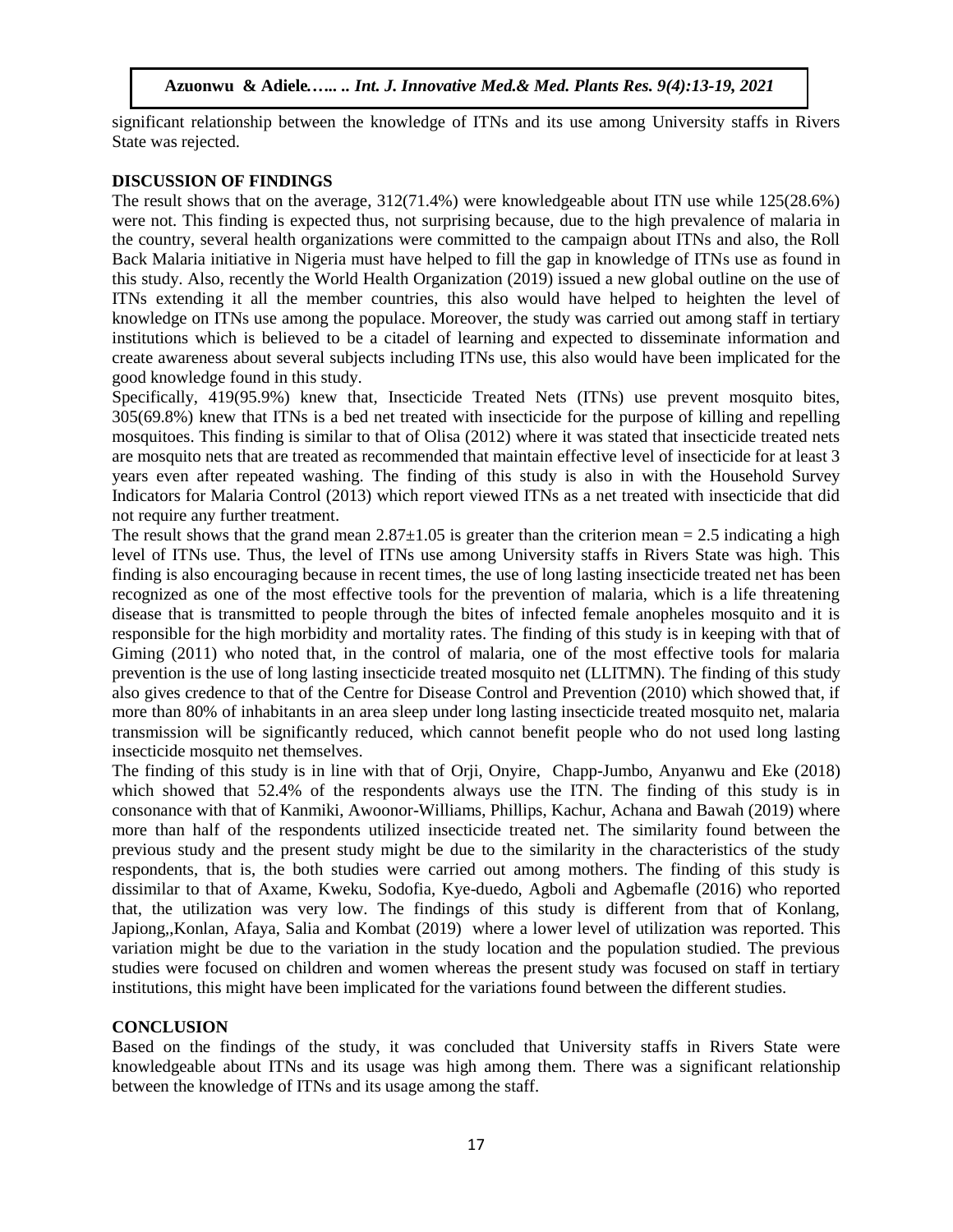#### **RECOMMENDATIONS**

Based on the findings of the study, the following recommendations were made:

- 1. Healthcare professionals should not relent in their effort to raise the awareness of ITNs use through the roll back malaria campaign by consistently making it a subject of discussion at the various health facilities to ensure consistent use of ITNs among the populace.
- 2. The government of the day should not also relent in the free distribution of ITNs by making it a continuous process in the different health facilities where any one can go and get it at any time, this will help to sustain the high level of use of ITNs.
- 3. The healthcare workers who are positioned for the free distribution of the ITNs in the various health facilities should an even distribution of the ITNs by not discriminating based on demographic profiles of individuals.

#### **REFERENCES**

- Centers for Disease Control and Prevention (2010). *Treatment of Malaria: guidelines for clinicians*  Atlanta: CDC.
- Diema, K. K., Konlan, K. D., Aarah- Bapuah, M. & Abdulai, J. A. (2017). "Barriers to sustained use of the insecticide treated bednet in the upper east region of Ghana," International *Journal of Community Medicine and Public Health*; 500–505.
- Eisele, T. P., Keating, J., Littrell, M., Larsen, D. & Macintyre, K. (2009). Assessment of Insecticide-Treated Bednet Use Among Children and Pregnant Women Across 15 Countries Using Standardized National Surveys. *American Journal of Tropical Medicine and Hygiene, 80(2), 209- 214*.
- Fatungase, K. O., Amoran, O. E. & Alausa, K. O. (2012). The effect of health education intervention on the home management of malaria among the caregivers of children aged under 5 years in Ogun State, Nigeria. *European Journal of Medical Research*; 17(1), 11-17.
- Giming, H. (2011). *Use of insecticide treated net following a malaria education intervention in Picon Mali*. Pub.Med.
- Maia, M. F., Kliner, M., Richardson, M., Lengeler, C. & Moore, S. J. (2018). Mosquito repellents for malaria prevention (review). *Cochrane Database System Review, 2*, CD011595.
- Mayo Clinic (2014).*Diseases and Conditions: Malaria. Foundation for Medical Education and Research publishers* Retrieved April 2 4th, 2015 from www.Mayo clinic.org/ diseases and conditions\_ malaria.
- Mathur, J. S. (2015). *Comprehensive textbook of community medicine preventive and social medicine*. New Delhi: Barigalore CBS Publishers & Distributors.
- Mazigo, H. D., Obasy, E., Mauka, W., Manyiri, P. Zinga, M. & Kweka, E. J., *et al*., (2010). Knowledge, attitudes, and practices about malaria and its control in rural Northwest Tanzania. *Malar Res Treat*,79, 4261.
- Ndjinga, J. K. & Minakawa, N. (2010). The importance of education to increase the use of bed nets in villages outside of Kinasha, Democratic Republic of the Congo. *Malaria Journal;* 9, 279. Doi:10.1186/1475-2875-9-279.
- Nuwamanya, S., Kansiime, N., Aheebwe, E., Akatukwasa, C., Nabulo, H., Turyakira, E. & Bajunirwe, F. (2018). Utilization of Long-Lasting Insecticide Treated Nets and Parasitaemia at 6 Months after a Mass Distribution Exercise among Households in Mbarara Municipality, Uganda: A Cross-Sectional Community Based Study. *Malaria Research and Treatment, [https://doi.org/10.1155/2018/4387506.](https://doi.org/10.1155/2018/4387506)*
- Olisa, P. (2012). *Primary Healthcare for sustainable development*. Abuja. Ozege Publication.
- Onwujekwe, O., Chima, R. & Okonkwo, P. (2000). Economic Burden of Malaria Illness on Households Versus That of All Other Illness Episodes: A Study in Five Malaria Holo-endemic Nigerian Communities. *Health Policy,* 54, 143 – 159.